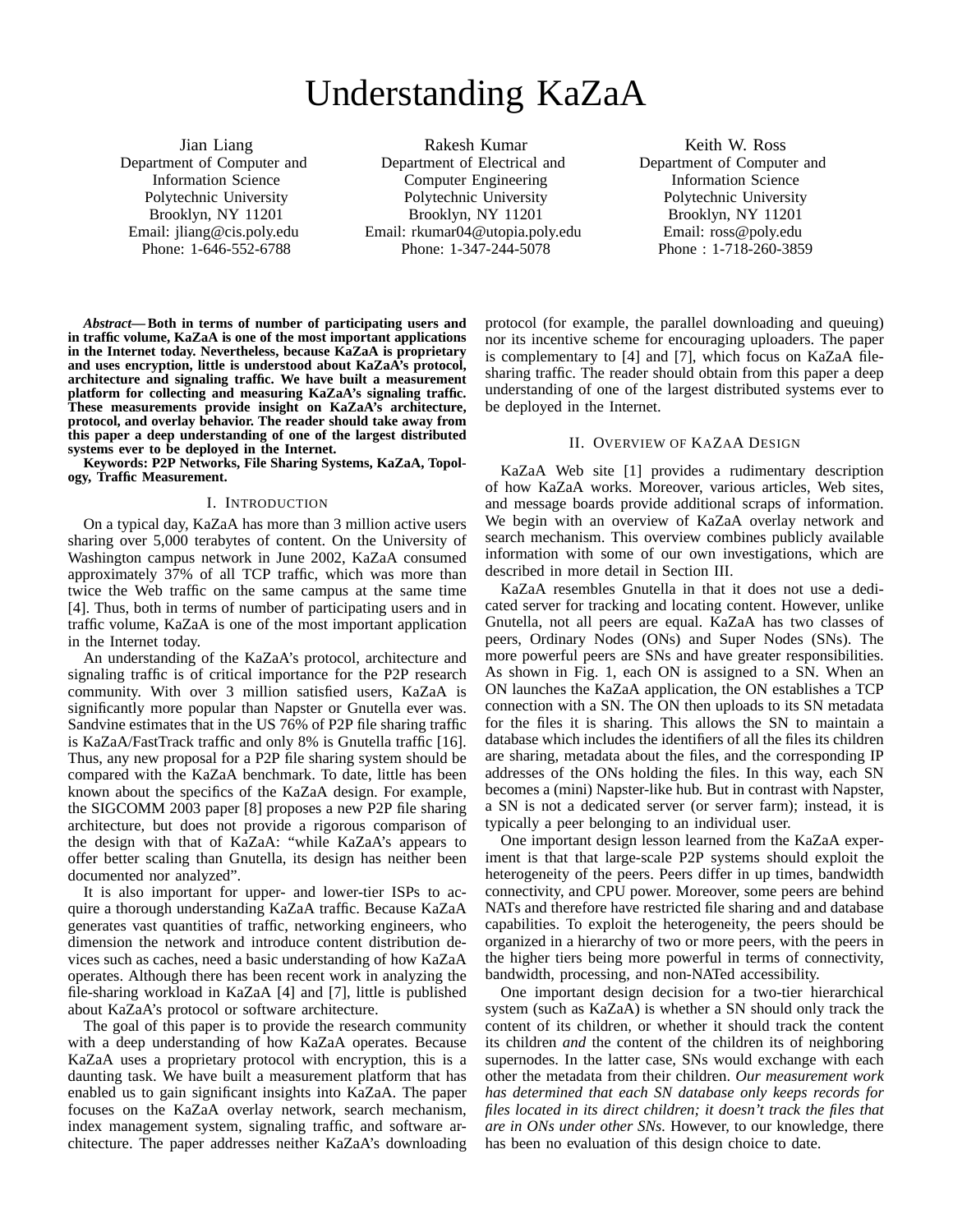

Fig. 1. *Supernode and Ordinary nodes in KaZaA network*

For each file that it is sharing, the metadata that an ON uploads to its SN includes: the **file name**, the **file size**, the **ContentHash**, and the **file descriptors** (for example, artist name, album name, and text entered by users) [12]. The file descriptors are used for keyword matches during querying. The ContentHash plays an important role in the KaZaA architecture. KaZaA hashes every file to a hash signature, which becomes the ContentHash of the file. In the most recent version of KaZaA, ContentHash is the only tag used to identify a file in an HTTP download request. If a download from a specific peer fails, the ContentHash enables the KaZaA client to search for the specific file automatically, without issuing a new keyword query.

When a user wants to find files, the user's ON sends a query with keywords over the TCP connection to its SN. For each match in its database, the SN returns the IP address and metadata corresponding to the match. Each SN also maintains long-lived TCP connections with other SNs, creating an overlay network among the SNs. When a SN receives a query, it may forward the query to one or more of the SNs to which it is connected. A given query will in general visit a small subset of the SNs, and hence will obtain the metadata information of a small subset of all the ONs. *Our measurement work has determined that SNs often change their SN-to-SN connections on a time scales of tens of minutes.* This shuffling allows a larger range of the network to be explored, for example, when searching takes place over hours or days for download lists and fragments of large files (such as movies).

- A KaZaA peer has the following software components:
- 1) The KaZaA Media Desktop (KMD).
- 2) Software environment information stored in the Windows Registry.
- 3) DBB files, with each DBB file containing metadata for the files that the peer is willing to share. An active KaZaA process permanently monitors the local folders that are shared; file add, delete, is reflected in the DBB file [12].
- 4) DAT files, with each file containing a partially downloaded file. A DAT file grows in size as more data is retrieved. Once all the file data is retrieved, the DAT file is renamed to the original file which was intended to be downloaded.

*Our measurement work has determined that each KaZaA peer exchanges four different types of TCP traffic with other peers in the network:*

- 1) Signaling traffic, which includes handshaking traffic for connection establishment between peers; metadata extracted from the DBB files, uploaded from ONs to SNs; supernode lists; and queries and replies. All signaling traffic is encrypted.
- 2) File transfer traffic (e.g., MP3s, videos, etc.) transferred directly among the peers without passing through inter-

mediate SNs. File transfers are not encrypted and are sent within HTTP messages.

- 3) Commercial advertisements, sent over HTTP.
- 4) Instant messaging traffic, encoded as Base64.

*We have determined that, as part of the signalling traffic, KaZaA nodes frequently exchange with each other lists of supernodes. ONs keep a list of up 200 SNs whereas SNs appear to maintain lists of thousand of SNs. When a peer A (ON or SN) receives a supernode list from another peer B, peer A will typically purge some of the entries from its local list and add entries sent by peer B.* By frequently exchanging supernode lists, nodes maintain up-to-date lists of active SNs. Moreover, as we shall see in Section 4, these lists are used for building locality-influenced overlays.

Many users today use KaZaA-Lite [11], an unofficial copy of KMD, rather than the KaZaA client(KMD) distributed by Sharman. Each KaZaA-Lite client emulates Sharman's KMD and participates in the KaZaA network. During the search process, a KaZaA-Lite ON first sends its query to the SN to which it is connected. *We have learned from our measurement work that after receiving all the replies from its parent SN, the ON often disconnects and connects with a new SN, and resends the query to the new SN.* During a specific search, the ON may hop to many SNs. The ordinary node typically maintains the TCP connection with the last SN in the sequence of hops, until another search is performed. *We have learned that during each hop, the ON resends its metadata to the new SN, and the previous SN removes the ONs metadata.*

One could imagine the following three-step search process: (1) the system first searches for blocks of metadata that match the keywords (a file has an associated "block" of metadata); (2) after receiving the metadata blocks, the user selects for downloading the file that interests the user the most; (3) the system uses the ContentHash of the file to locate peers that contain the file. Note that in this three-step procedure, the search for ContentHash of the desired file and search for the location of the desired file are decoupled. In the context of this of three-step procedure, an important design decision for index management is whether a SN should continue to cache (for up to some timed period) the metadata of an ON after an ON disconnects from it. Caching metadata is particularly compelling in the context of KaZaA-lite, in which ONs are frequently changing SNs. *However, our investigations have determined that SNs do not cache metadata when ONs disconnect from them.* Furthermore, in the search process, KaZaA does not use the above threestep procedure, but instead directly returns nodes which contain files whose metadata matches the keywords. However, as stated earlier, when a peer requests a file from another peer, the requesting peer identifies the file with the ContentHash; and when a download from a specific peer fails, the ContentHash enables the KaZaA client to search for the specific file automatically, without issuing a new keyword query.

We will describe our measurement Testbed and additional measurement insights in the next section. We conclude this section with a brief descriptoin of some other ongoing KaZaA projects. The FastTrack File Format project [12] has determined the syntax and semantics of KaZaA system files, including the DBB file, the DAT file, and the Supernode List Cache. The project [12] has also investigated the KaZaA information that is stored in the Windows Registry at HKLM\Software\KaZaA\ConnectInfo\KazaaNet. The Sig2dat tool project [13] makes available a tool for obtaining the KaZaA ContentHash of any file. This tool is increasingly being used by KaZaA users, who post file names and corresponding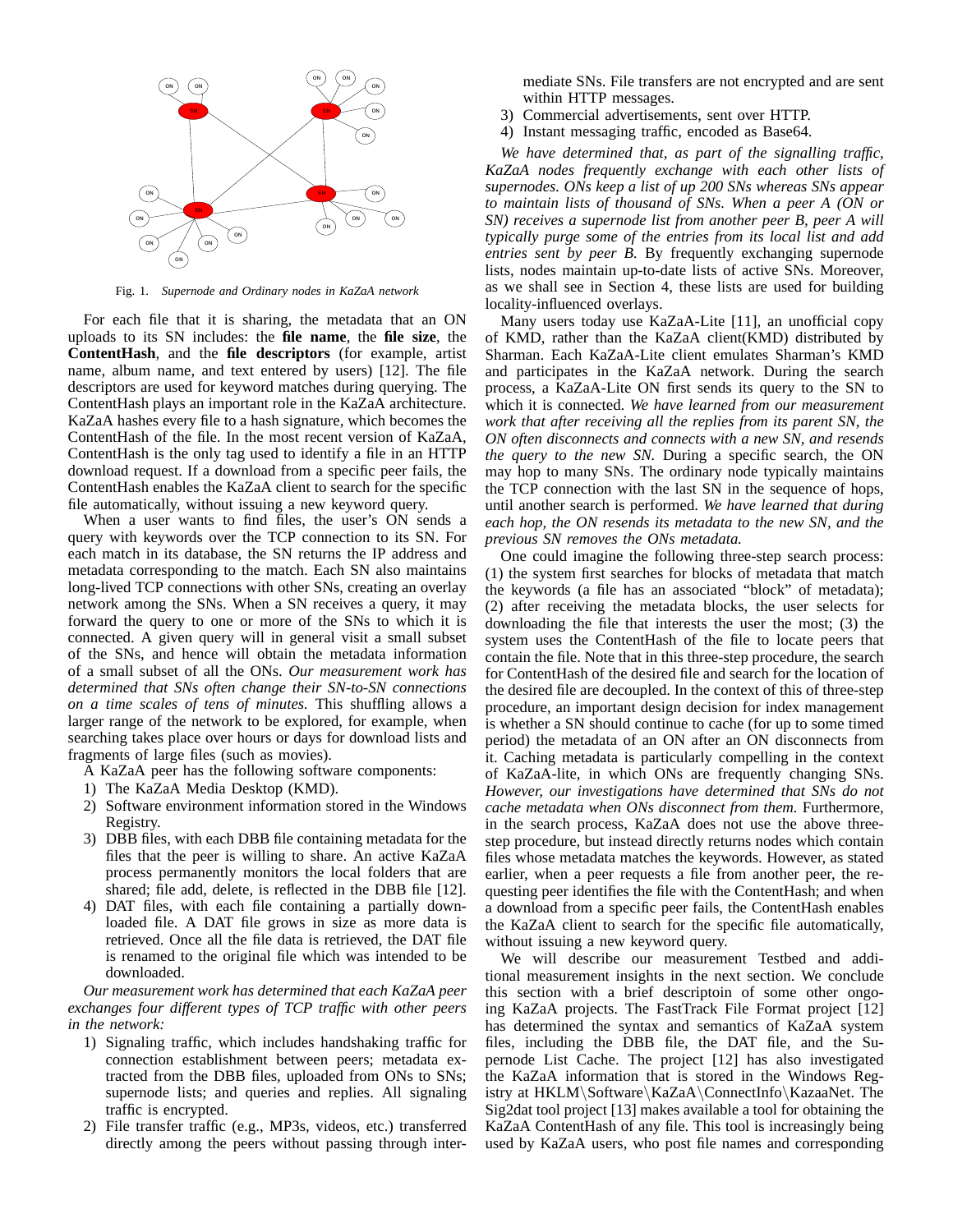

Fig. 2. *Test-Bed Configuration*. We show few of the many connections that test-bed SN has to the rest of the KaZaA P2P network.

ContentHash values on Web sites and message boards. This helps in countering pollution attacks, wherein bogus files are intentionally placed in the network by competing interests [15]. Finally, the impressive giFT project [3] has reverse engineered KaZaA's encryption algorithms, so that users of giFT-FastTrack can search and download files form the KaZaA network.

## III. MEASUREMENT WORK

As shown in Fig. 2, we built a test-bed consisting of three workstations, each with a KMD version 2.0 client installed. We patiently waited until KaZaA promoted one of the three nodes to a SN. These workstations are connected to the Polytechnic University campus network. At startup all three workstations functioned as ONs in the KaZaA network. These workstations enjoyed high bandwidth connectivity with sufficient hardware resources. When one of the workstations was promoted to a SN, we manipulated the Windows Registries in the other two ONs so that each of the two registries listed only the promoted SN. In this manner, we forced both ONs to become children of the SN. The test-bed also connects to the larger KaZaA P2P network through connections from the test-bed SN to other SNs and other ONs in the KaZaA network. We then deployed software traffic monitors to capture *all of the traffic inbound to and outbound from the SN for each of its ON and SN connections*. We then did an offline traffic analysis based on our understanding of the KaZaA signalling protocol.

We have also developed our own version of a KaZaA client, which emulates the behavior of the official KMD client for signalling traffic. We use it to do relevant experiments with the 200-node SN lists sent from a SN to its children. Our client can fully participate in the FastTrack network; specifically it has the ability to connect to an arbitrarily specified SN and then retrieve a SN list from the specified SN.

Admittedly our results may be partially biased since the measurements were taken from one location. However, we believe that this location (a university campus in the US) is a representative location for a KaZaA SN; furthermore, we performed the experiments on several different days. Thus we do not expect the bias to be significant.

## *A. Topology Structure*

We first explored the degree of connectivity of a SN. Specifically, from our campus SN node, we studied the number of simultaneous connections to ONs and to other SNs. Fig. 3 presents measurement results taken on four different days for different durations. Each graph in Fig. 3 shows the evolution of the number of simultaneous TCP connections from ONs to our test SN and from SNs to our test SN. For both the ON and

SN connections, the number of connections begins at one and climbs to a threshold, around which it subsequently vacillates. For the number of simultaneous SN-ON connections, depending on the day, this threshold is in the 100-160 connection range. Since on a typical day there are roughly 3 million peers, we therefore speculate that there are on the order of 30,000 supernodes in the KaZaA network at any given moment. We also observe that for the number of simultaneous SN-SN connections, depending on the day, the threshold is in the 30-50 connection range. Thus, at any given moment, each supernode is roughly connected to 0.1% of the total number of supernodes.

# *B. Topology Dynamics*

Our measurement study has determined the KaZaA overlay is highly dynamic. Although, as observed in Fig. 3, the number of simultaneous connections vacillates around a threshold, the individual connections change frequently.

We performed measurements on the duration of ON-SN TCP connections and SN-SN TCP connections on Oct. 24, 2003. We monitored over a period of 12 hours a total of 5206 ON connections and 3850 SN TCP connections to our test-bed supernode. We plot the distribution of connection lifetime for these two types of TCP connections in Fig. 4. The average duration of a ON-SN connection and of a SN-SN connection are 34.3 mins and 11 mins, respectively. We also observe that a remarkable 35% of the SN-SN connections lasted for less than 30 seconds; the percentage is slightly more for the ON-SN connections. Among connections that last for at least 30 seconds, the average duration of a ON-SN connection and of a SN-SN connection are 56.6mins and 23.3mins, respectively.

We attribute the large number of short lifetime ON-SN connections to two factors. First, we have observed that initially at startup, an ON probes candidate SNs listed in its Supernode List Cache with UDP packets for possible connections. The ON then initiates simultaneous TCP connections with the available SNs in its SN list. Out of these successful connections, the ON selects one SN as the final choice and it disconnects from other SNs. Hence, *some* ON-SN connections are short-lived. A second reason for short-lived ON-SN connections is that many ONs are KaZaA-Lite clients. As described in the Introduction, KaZaA-Lite clients hop supernodes during the query process. Each such hop generates a short-lived connection. We conjecture the short lifetime of SN-SN connections is due to (1) SNs searching for other SNs with currently small workloads, and (2) long-term connection shuffling, to allow users to query a large set of SNs over long time scales and (3) at times, SNs in the overlay connect to each other just for the purpose of exchanging SN list caches.

#### *C. Neighbor selection*

One crucial characteristic of the topology is the criteria that nodes (SNs and ONs) employ to select neighbors. In this section we describe results from our experiments on determining the prominent factors influencing neighbor selection in KaZaA P2P network.

We know that a newly connecting ON receives a list of 200 SNs from its parent SN. As already discussed, this list is a subset of all the SNs in the parent SN cache. The contents of this list sent from the SN to the ON influence the ON's future decisions about which SNs to connect to; this in turn affects the overlay topology. As discussed at the beginning of this section, we use our own version of the KaZaA client to obtain and analyze these lists.

Based on our measurements, we hypothesize that KaZaA peers mainly use two criteria for ON-to-SN and SN-to-SN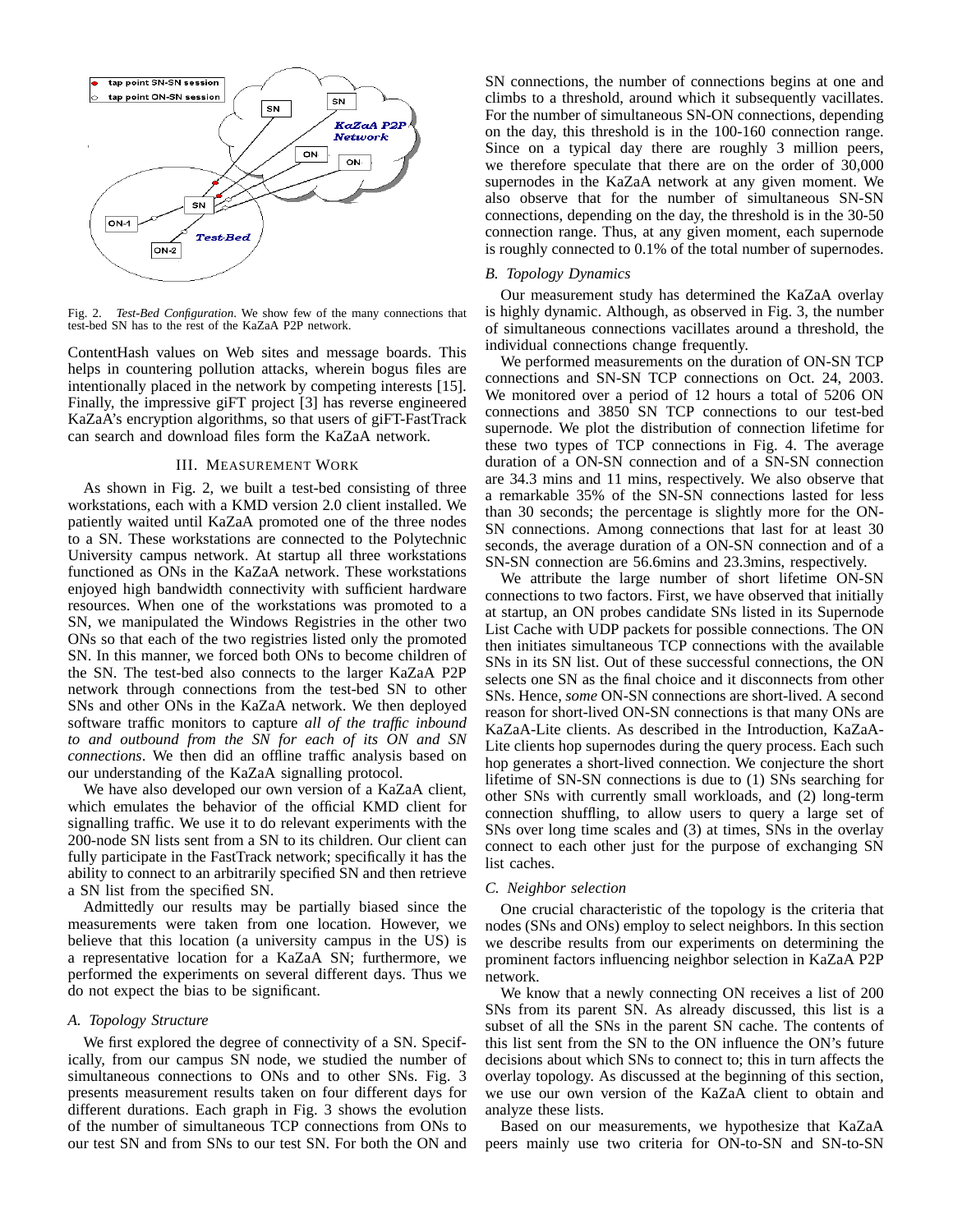







Fig. 3. *Evolution of SN-SN and ON-SN connections with time.*



Fig. 4. *Connection lifetime distributions*. The graphs on the left are for full duration of trace. The graphs on the right are the corresponding close-ups for shorter duration which show the distribution more clearly for connections of lower lifetimes.

neighbor selection. One of these criteria is *supernode workload*. Each KaZaA ON chooses a parent SN from the local Supernode List Cache in the Windows Registry. One of the information fields in this list is the average workload of the supernode [12]. It is unclear how the value in this field is calculated. Nevertheless, in our experiments, the KaZaA client displayed a marked preference for SNs with low value for the workload field. Fig. 7 illustrates this preference.

The second criteria is based on locality, that is, nodes (both ONs and SNs) appear to choose overlay neighbors that are in some sense close. We have performed two experiments to investigate locality. The first experiment uses Ping to measure the round-trip time (RTT) from the SN in our testbed to its ON and SN neighbors. Fig. 6 shows the distribution of the RTT with respect to the percentage of neighboring SN peers. We observe that about 60% of the connections between neighboring SNs have RTT less than 50 msec. It is instructive to compare these values with some typical RTT values for IP datagrams on the Internet. Transatlantic traffic between U.S East Coast and Europe experiences a latency of 100 ms, while the RTT for traffic between North America and Asia is approximately 180ms [5]. Also it can be observed that almost 40% of the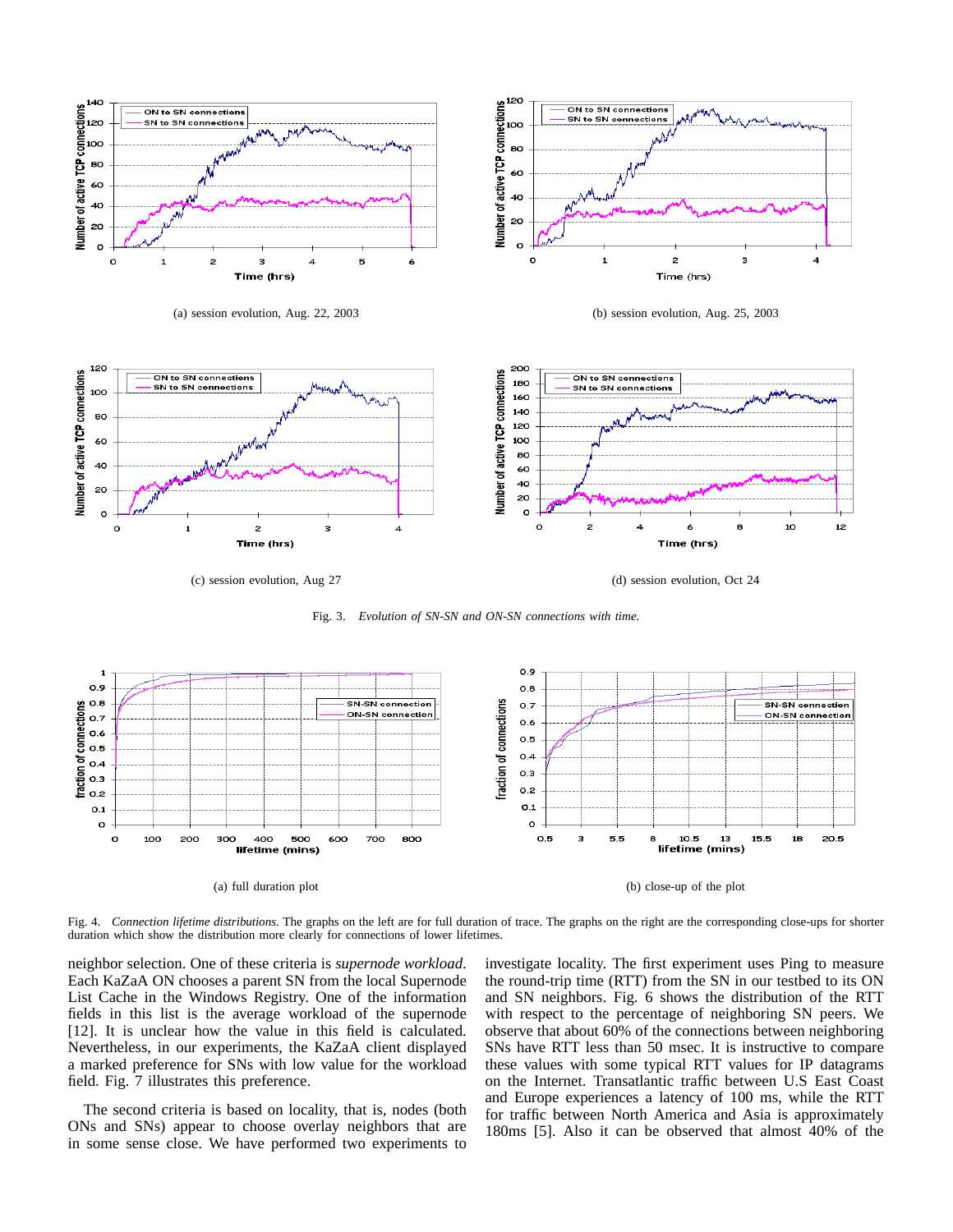

(a) The child ON IP address is from 128.x.y.z and of parent SN is from 24.a.b.c



(c) The child ON IP address is from 128.x.y.z and parent SNs are from 213.p.q.r



(b) The child ON IP address is from 24.a.b.c and of parent SN is from 128.x.y.z



(d) The child ON IP address is from 24.a.b.c and parent SNs are from 213.p.q.r

Fig. 5. *Measuring the characteristics of the IP prefixes on contents of SN lists*. The figure shows the percentage of SNs in the SN list received by the child ON having common IP prefix with the child ON and the parent SN.

ON-SN connections have a RTT less than 5 msec, with the the other 60% having RTTs more or less uniformly distributed over hundreds of milliseconds.

The second locality experiment is based on IP prefixes. Recall that when an ON connects to a parent SN, it receives a SN list. Our experiments indicate that the SNs in the list have IP prefixes that tend to correlate with the prefix of the ON. In Fig. 5 we provide the percentage of SNs in the list having common IP prefixes with the parent SN and with the connecting child ON for three different cases. In Fig. 5(a) we connect as an ON from a 128.x.y.z IP address to a 24.a.b.c SN; then we do the opposite in Fig. 5(b), connecting as an ON from a 24.a.b.c IP address to a 128.x.y.z SN. Both the child ON and the parent SN in these cases are based in United States. In Fig. 5(c) and 5(d) we connect from the 128.x.y.z and 24.a.b.c ONs respectively to a parent SN in Sweden with 213.p.q.r IP addresses.

We can see from Fig. 5(a) and Fig. 5(b) that a high percentage of SNs in the lists have similar IP prefixes as the connecting ON while this percentage drops slightly in Fig. 5(c). This is because the SNs based in European countries tend to have less knowledge of SNs based in the U.S. and thus are not able to include as large of a percentage of SNs matching the IP prefix of the connecting child ON. We have also discovered from other experiments that 24.a.b.c subnet hosts a very high density of SNs. This is the reason we see SNs even in Sweden reporting a high percentage of SNs matching the IP prefix of the connecting ON from 24.a.b.c. We conjecture that the parent SN is going to include in the SN list as many SNs as it is aware of which



Fig. 6. *Round-Trip Time measurement*. CDF of RTTs between supernode neighbors. On X-axis we have RTT values and on Y-axis we have the corresponding percentage of neighbors who have a RTT value equal to or less than that value.

have a matching IP prefix with the connecting ON.

Thus it appears that KaZaA takes locality into account when dynamically creating the overlay network. Although this helps to confine the KaZaA traffic within nearby ASes, it also means that the search results tend to be local.

## *D. Supernode Lifetime*

Figure 8 shows distribution of lifetime for 965 unique supernodes, monitored over a period of 65 hours. We use UDP probe packets to track availability of SNs for the experimental period. From our experiment we determined the average lifetime of a supernode in the KaZaA overlay to be 149 mins ( $\simeq$ 2.5hours).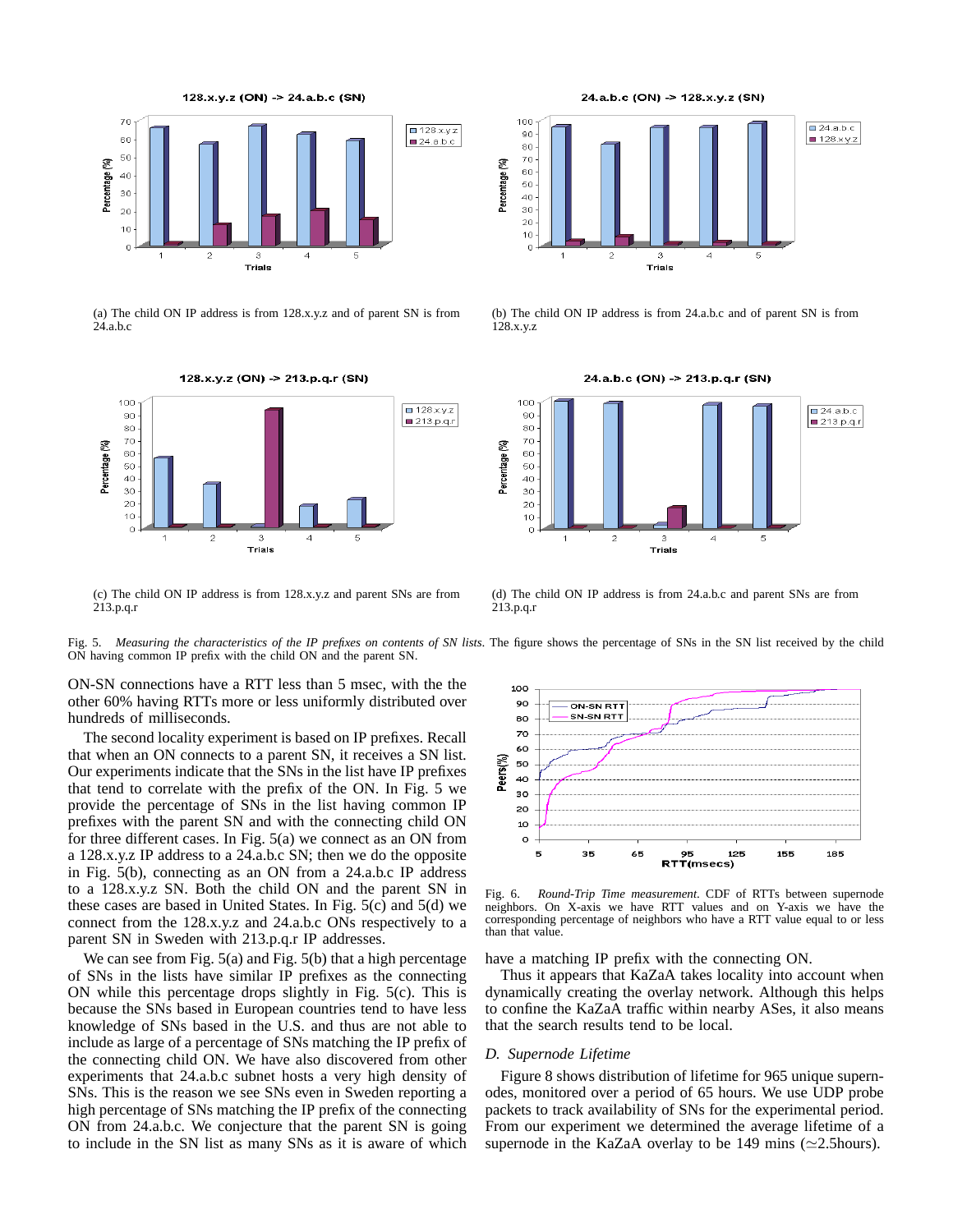

Fig. 7. *Preference for Supernodes with less Workload*. The top curve shows the average of the workloads listed for each entry in the supernode cache. The curve at the bottom shows the average of the workloads of the supernode chosen by the KaZaA client to be probed.



Fig. 8. *CDF as percentage of lifetime of supernodes.* 965 supernodes were monitored over 65hrs for their lifetime. The average lifetime was found to be around 149mins (2.5hrs)

# *E. Magnitude of Signaling Traffic*

Fig. 9 shows the evolution of bit-rate of signaling traffic with time. We show in the figure the combined bit-rate of upstream and downstream traffic at the supernode. We deduce from the collected trace data that the average upstream and downstream bandwidth consumption for signaling traffic is 161 kbps and 191 kbps, respectively. This gives insights into the amount of resources needed so that an ON can be promoted to a SN. This also explains why the majority of supernodes in the KaZaA overlay belong to the university campus networks or cable home users but very few from the DSL home users who typically have less than 128 kbps of upstream bandwidth.

As described in Section II, on joining the KaZaA network, an ON uploads metadata information contained in the DBB file to its parent SN. We did experiments to measure the distribution of the amount of this metadata uploaded to the testbed SN from the connected ON sessions. The trace combines experimental data from a total of 894 ON-SN sessions. Fig. 10 shows the cumulative distribution function of the meta-data uploaded onto our test-bed SN with respect to the percentage of ON-SN connections responsible for it. It can be observed from the plot that 13% of the ON peers are responsible for over 80% of the meta-data uploaded. It is interesting to compare this data with results reported in [6], wherein on University of Washington campus, 8.6% of KaZaA peers were serving 80% of the requests.

#### IV. SUMMARY

To conclude this paper with a short summary of our findings. The supernodes form the backbone of the KaZaA network. There are roughly 30,000 supernodes; the average supernode lifetime is about 2.5 hours, although these lifetimes greatly vary



Fig. 9. *Bit-Rate Evolution of Signalling (combined up-stream and downstream) Traffic.* First 140 mins of the measurement shown in the plot. Samples placed one second apart. The bursty nature of the traffic is clearly seen.



Fig. 10. *CDF of amount of Meta-Data uploaded to a supernode.* The amount of Meta-Data present at supernodes has direct correspondence with the content available for download in the P2P file-sharing network. Ideally the curve should be same as of distribution of a uniformly distributed random variable

across supernodes. Each supernode maintains a list of SNs it believes to be up. The SNs frequently exchange (possibly subsets) of these lists with each other. Thus, the KaZaA backbone is selforganizing and is managed with a distributed, but proprietary, gossip algorithm. SNs establish both short-lived and long-lived TCP connections with each other. The SNs shuffle the longlived connections (with average duration of 23 minutes), which improves search performance when search is carried out over long periods (hours) as it is often done in P2P file sharing. Each SN has about 40-60 connections to other SNs at any given time. Each SN has about 100 to 200 children ONs at any given time. Each SN maintains a database, storing the metadata of the files its children are sharing. SNs do not exchange metadata with each other.

When a user first acquires a KaZaA or KaZaA-lite client, the client comes pre-installed with a cache of candidate SNs. When the client is executed, the client connects with one or more the SNs in this list and obtains new lists. It appears that the entries in these lists are biased with locality; the provided SNs are close to the ON with respect to various locality metrics. When an ON obtains a new list of SNs, it modifies its own cached list. Thus the ON-to-SN connections are formed in a decentralized, distributed manner and appear to take locality into account.

KaZaA has a life of its own, without requiring any intervention from a centralized authority. Unlike Napster, KaZaA cannot be shut down by simply pulling the plug on a centralized server farm. Thus, KaZaA will likely persist for the foreseeable future. Many design decisions taken by the creators of KaZaA (and KaZaA-lite) seem to be have been done without careful consideration. We conjecture that there is significant room for improving the search performance in two-tier unstructured P2P